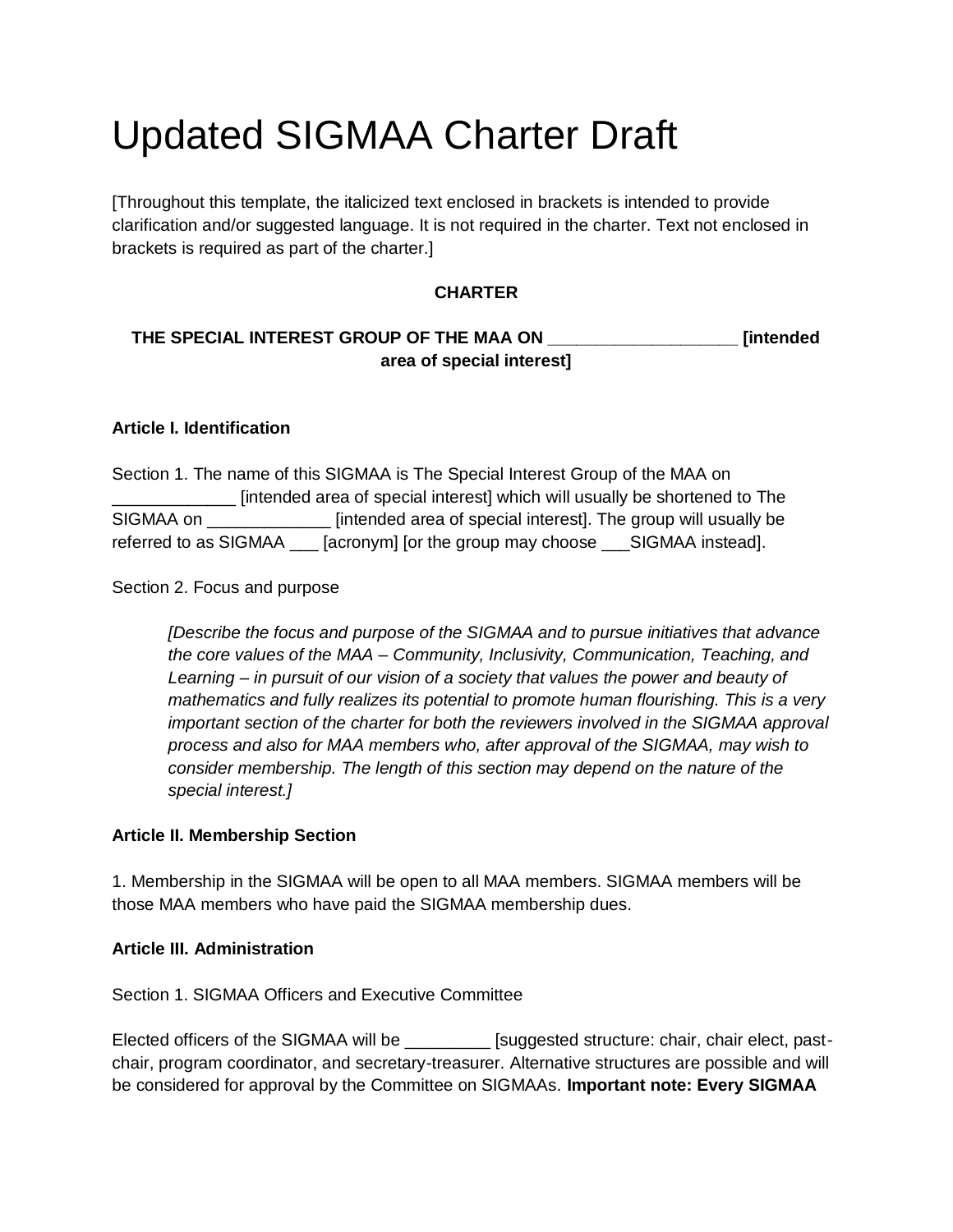**must include a program coordinator as one of the officers.**] The SIGMAA Executive Committee comprises these \_\_\_ [number of officers] officers.

A SIGMAA member with special expertise may be appointed by the SIGMAA chair, after consultation with other SIGMAA officers, to a two-year term as an ex-officio member of the SIGMAA Executive Committee to fulfill a special need for the SIGMAA.

#### Section 2. Duties of the officers

*[Describe the duties of each officer and the role the SIGMAA Executive Committee will play in the administration of the SIGMAA. Be sure to specify which officers will be responsible for the following: presiding at meetings, keeping records, corresponding with the membership, submitting reports, handling finances, planning programs, overseeing electronic communications, and serving as a liaison with the MAA associate secretary concerning arrangements for activities at national MAA meetings. Suggested duties are described below (alternative duties are possible and will be considered for approval):* 

*The chair will preside at SIGMAA meetings, organize and direct the activities of the group, serve as liaison with the MAA Board of Directors and staff and other organizations, and be the chief spokesperson for the SIGMAA. The chair-elect will serve in the chair's place if the chair is temporarily unable to fulfill his/her duties.* 

*In addition to assisting the chair, the chair-elect will have primary responsibility for membership development and retention. The chair-elect will also perform other duties as assigned by the SIGMAA Executive Committee.* 

*In addition to assisting the chair and the chair-elect, the past-chair will chair the Nominating Committee and collaborate on the arrangement of slates of candidates and elections with MAA staff. The past-chair will also perform other duties as assigned by the SIGMAA Executive Committee.* 

*The secretary-treasurer will keep a record of the affairs of the SIGMAA, including minutes of meetings, handle correspondence, and submit required written reports to the Committee on SIGMAAs. In addition, the secretary-treasurer will coordinate the finances of the SIGMAA and submit required financial reports to the MAA office.* 

## *Important note: The program coordinator duties listed below are required as part of the charter, but you may add to them.]*

The program coordinator will solicit proposals for sessions such as contributed paper sessions and minicourses at MAA MathFest, as well as other workshops, conferences, etc., from the SIGMAA membership. The program coordinator will also submit the proposals for sessions that are to be part of the MAA scientific program at MAA MathFest and/or other SIGMAA-sponsored events via MAA's online proposal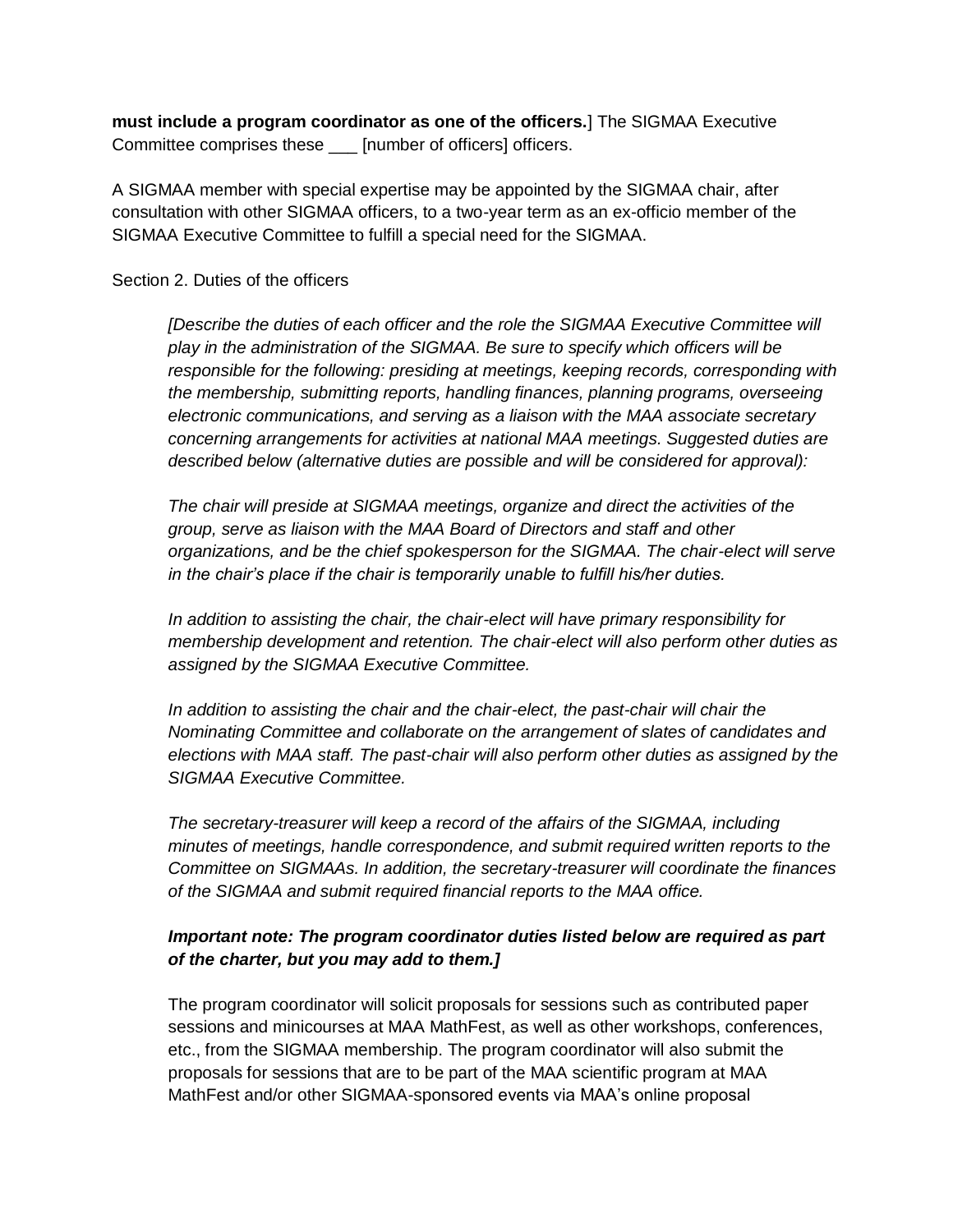submission system by the posted deadlines. The program coordinator will arrange sessions at MAA MathFest that are directed primarily at the SIGMAA membership, such as guest lectures and business meetings. This work should be coordinated with the MAA Associate Secretary.

Section 3. Terms of office, nominations, and elections

*(a) [Give the terms of office for elected officers or appointed members of the SIGMAA Executive Committee. Suggested terms are (alternative terms are possible and will be considered for approval):* 

*The chair, chair-elect, and past-chair will serve for one year in each office. The program coordinator and secretary-treasurer will each serve a two-year term. The program coordinator will be elected in even years, while secretary-treasurer will be elected in odd years. It will be necessary for either the first program coordinator or the first secretarytreasurer to serve a one year term, depending on the year of charter. Terms will begin at the beginning of the calendar year (January 1).]* 

*(b) [Describe the composition of the nominating committee and indicate relevant information about the nomination and election process. Suggested composition and process (alternatives are possible and will be considered for approval):* 

*A Nominating Committee will consist of the past-chair and two SIGMAA members appointed by the SIGMAA Executive Committee. The Nominating Committee will solicit suggestions and volunteers for office from the membership and then select a slate of one or more candidates for office open in any given year.]* 

(c) Election of officers will take place by electronic ballot of the membership. By October 1, the MAA will distribute to the SIGMAA members instructions for voting, and voting must be completed by October 31. The electronic ballot will indicate that write-in votes are permitted. The winner will be the candidate receiving the most votes. Ties will be broken by a fair, unbiased random process supervised by the MAA.

If fewer than 20 members vote, the current officers will remain in office until further deliberate actions are taken to achieve a quorum (see section V.1 for the definition of quorum.)

Note: The use of the term "electronic" throughout this document will be understood to refer to any widely accepted form of electronic communication, such as email, discussion board, conference call, or survey.

(d) Should an office other than chair become vacant midterm, the SIGMAA Executive Committee, in consultation with the most recent Nominating Committee, will appoint a member of the SIGMAA to fill that office for the remainder of the term of office. Should the office of chair become vacant midterm, the SIGMAA Executive Committee will appoint a member of the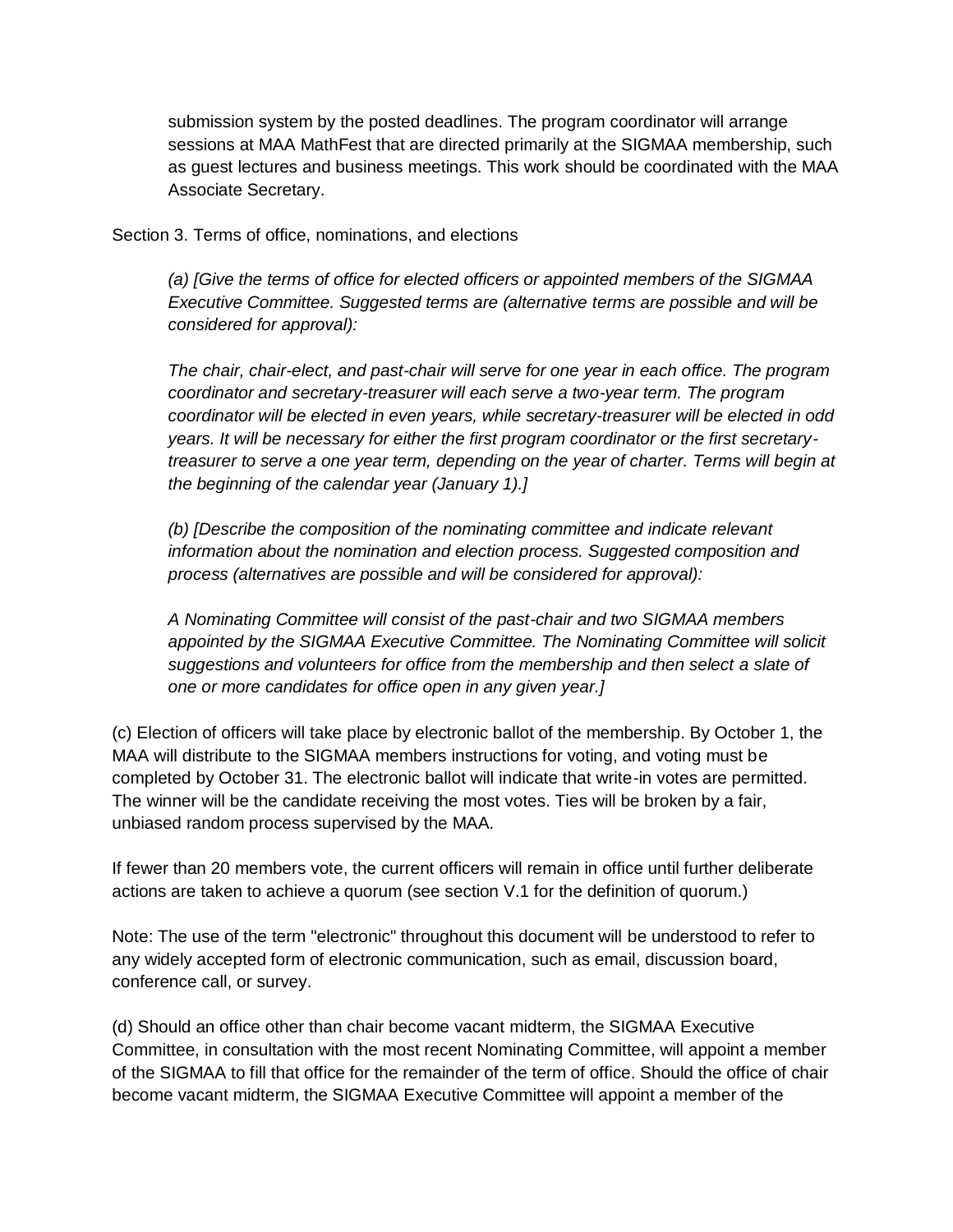SIGMAA Executive Committee to fill the office of chair for the remainder of the term. Should this appointment in turn create a vacant office, the SIGMAA Executive Committee will fill the vacant position according to the rules just given.

# **Article IV. Activities**

Section 1. SIGMAAs are a program of the MAA and are not separate entities from the association. For this reason, all administrative, financial and programmatic activities of the SIGMAAs must operate in a manner consistent with MAA operating procedures in order to maintain the tax-exempt status of the association. To the extent that any SIGMAA charter contradicts the policies and procedures of the MAA, the MAA policies and procedures will supersede.

Section 2. This SIGMAA will engage in at least 4 types of activities including, but not limited to, the following:

*[Provide an itemized list with brief descriptions of the intended activities of the SIGMAA. Some examples of items typically included are: holding meetings; sponsoring talks, panel discussions, receptions, etc.; maintaining a website, online newsletter, and email listserv; and facilitating professional development of members.]* 

Section 3. Interactions within the association

(a) *[List here any existing MAA councils, committees, programs or other structures with whom this SIGMAA will have a relationship, and describe the extent of that relationship.]* 

(b) Any product of the SIGMAA belongs to the MAA; therefore, the SIGMAA chair should collect signed copyright agreements from the creators of the product.

(c) Reports of SIGMAA activities will be included in an annual report submitted by the SIGMAA chair to the MAA Committee on SIGMAAs chair

# **Article V. Membership Meetings**

Section 1. Quorum

A quorum at any membership meeting, including electronic meetings, will consist of at least 20 members, at least two of whom are officers.

Section 2. Frequency and location of meetings

The SIGMAA will have at least one business meeting each year. Business meetings will take place at MAA MathFest and/or through a synchronous virtual platform accessible to members.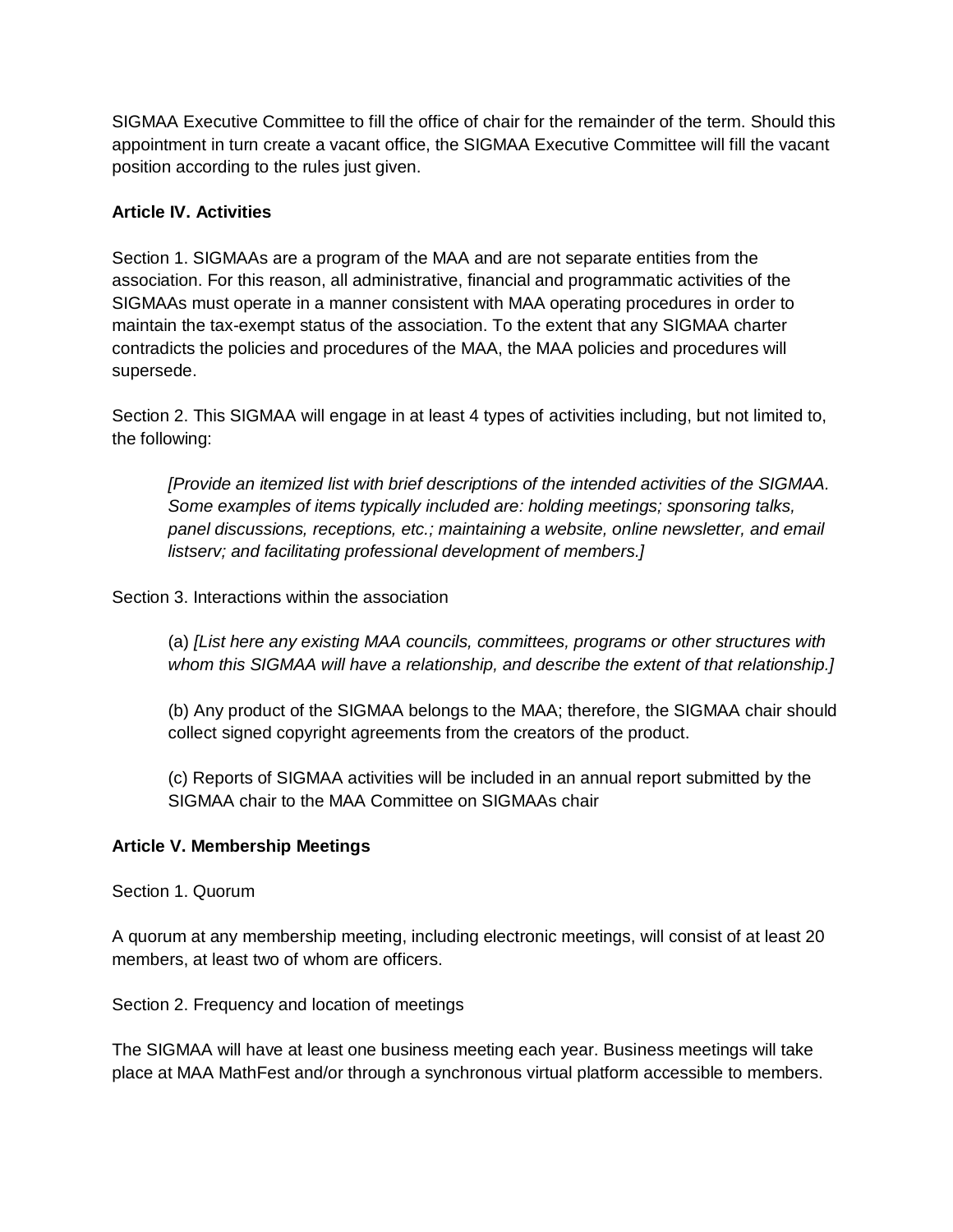Other activities may also be scheduled for MAA section meetings. All official business outside the required annual meeting will be conducted electronically, provided a quorum is attained.

# Section 3. Conduct of meetings

The SIGMAA chair will preside over the business meetings. The chair will circulate an agenda via e-mail or electronic posting to SIGMAA membership at least one month in advance will request additional agenda items at that time. During the meeting, the chair will allow ample time for discussion and will seek to achieve consensus. If a consensus is not reached, decisions will be made by a vote in accordance with Robert's Rules of Order.

When the SIGMAA Executive Committee decides that an issue requires the attention of the entire SIGMAA in advance of the next membership meeting, the committee may decide to convene a meeting electronically. The quorum definition in section V.1 applies to any vote conducted electronically, and ample time for discussion will still be allowed. Members will be given at least two weeks to vote on any issue requiring an electronic vote.

# **Article VI. Finances**

Section 1. An annual MAA dues supplement will be assessed of each member of the SIGMAA. The dues supplement will be used to support the activities of the SIGMAA. The MAA Board of Directors will determine the manner of collection and disbursement of these funds. The MAA Committee on SIGMAAs can submit a request to the Board of Directors to modify the dues supplement. The committee will forward a recommendation to the MAA Board of Directorsfor final approval. The MAA Board of Directors may also initiate a change in the dues supplement.

Section 2. The SIGMAA does not accumulate funds from year to year, so current expenses are limited to current revenues unless the SIGMAA submits a request as detailed in section VI.3.

Section 3. The SIGMAA may apply to the MAA for specific funding beyond that provided by the dues supplement. All requests for funds will be substantiated in a budget for the proposed expenditures and must be approved by the MAA Communities Department.

# **Article VII. External Funding**

Section 1. The SIGMAA may initiate grant proposals to be submitted by the MAA. The SIGMAA will follow the policies and procedures of the MAA for all such submissions.

Section 2. Neither the SIGMAA nor any officer nor any representative thereof will have any authority to contract debts for, pledge the credit of, or in any way bind the MAA.

# **Article VIII. Changes to Charter**